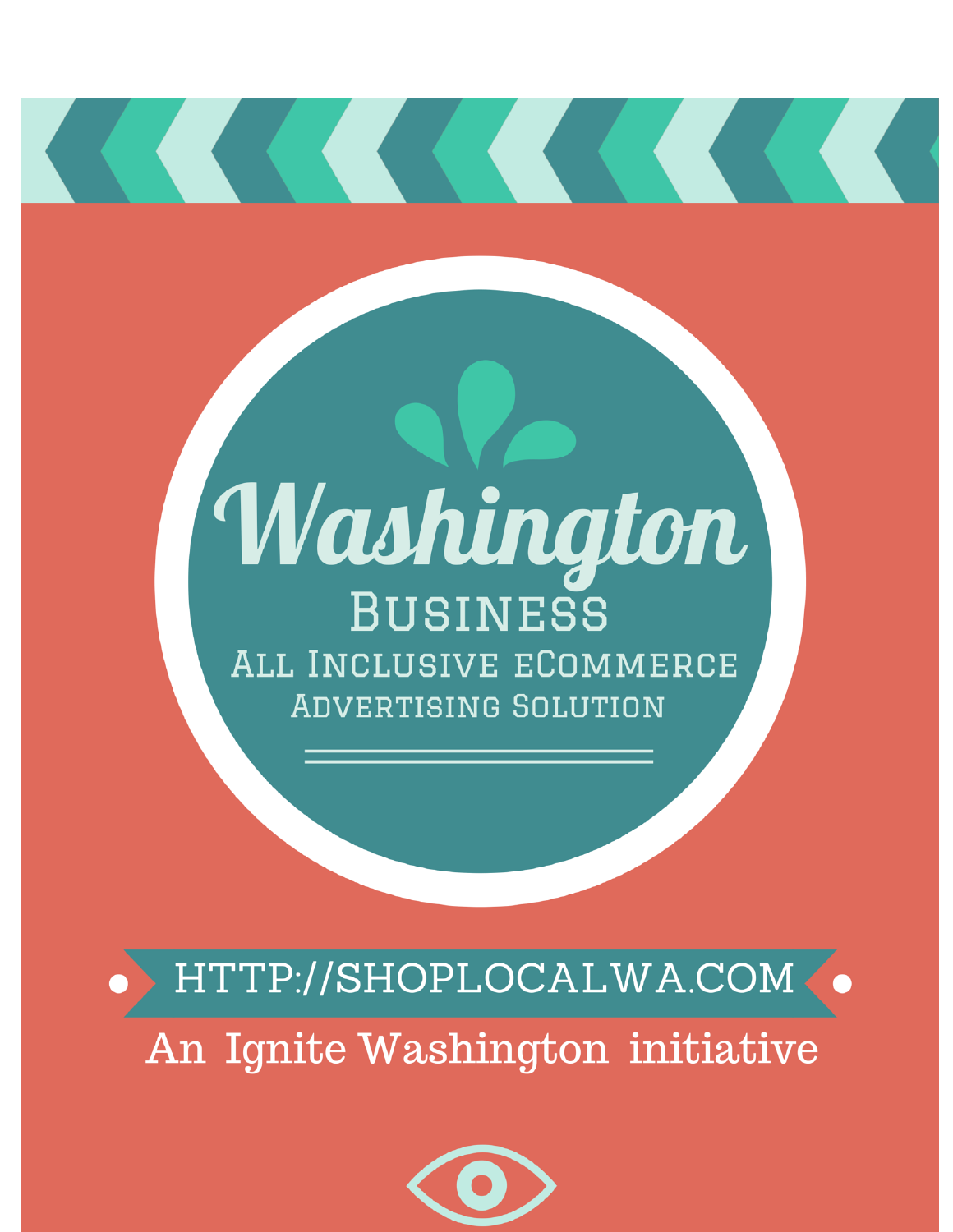# **WHY PARTICIPATE IN IGNITE WASHINGTON PROGRAM?**

If you were to ask a local citizen "How much of what you spend online is local?" They say "Zero". Here is the size of the problem we are dealing with!

- Over 65% of local small business do not accept payments online and are unable to take advantage of digital solutions to grow their business.
- On the other hand, 56% of US adults are shopping online and e-commerce grows by an estimated \$25 billion year after year.
- In the US, XP is the third most used operating system, limiting browser performance and adoption of digital commerce and cloud-based solutions.
- 82% of small business owners have said their main source of new leads is referrals, yet they are unable to keep pace with technology that would boost social visibility, create more leads, and allow consumers to easily find them.

The predictable future is that small businesses will continue to be overwhelmed by the fast pace of the digital commerce and struggle to make ends meet, while our citizens continue



pouring dollars without any transparency to local impact.

Ignite Washington, a program designed to create new jobs by infuse dollars into the local economy through digital commerce. We are bringing together a diverse set of thought leaders, centers of influence, and industry decision-makers to design, collaborate and invest in a digital transformation plan for our local businesses.

As a recognized small business, being a part of this experience will

enable you to:

- Gain access to new business opportunities
- Adopt a turn-key digital solution to attract customers and generate new sales
- Gain access to relevant and credible business ideas and relationships

We look forward to working with you! Chaitra Vedullapalli and Shirley Eclipse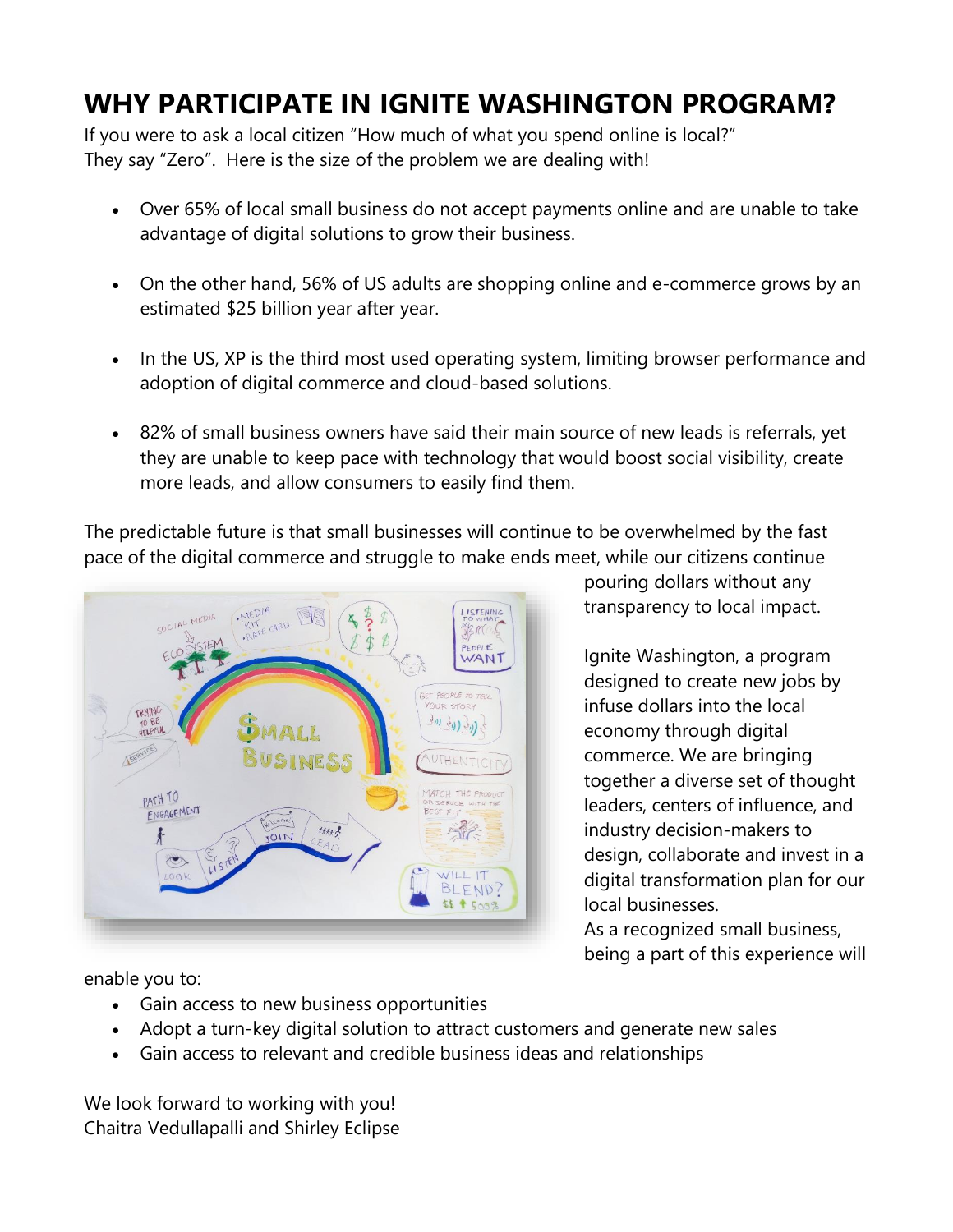## SHOPLOCALWA.COM :

# **The place to shop local businesses online in Washington**



Just imagine your community without the charm of local brands and businesses. Painful right?

Just think about it: Local businesses hire local talent, create new jobs and support other local businesses.

What can you do to help?

[Shop local.](https://www.scottsmarketplace.com/) It's that easy! Shopping local really matters. Not only will you help ensure that your favorite small businesses flourish, you'll also be helping to create new jobs in your community.

Now you can invest in your local economy and create new jobs by shopping local online. Best part, you can do while couch surfing. Yep! You got that right.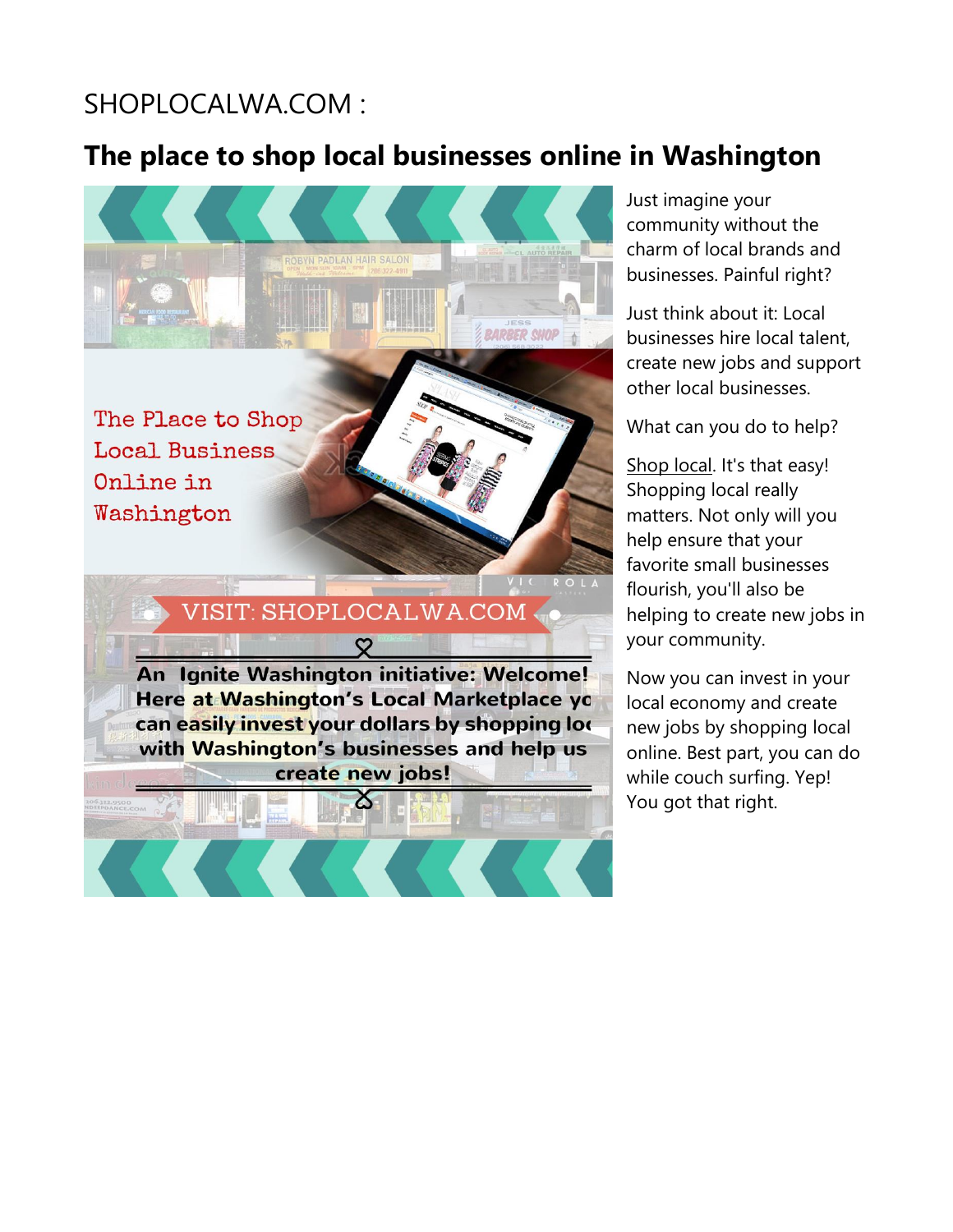## **WASHINGTON BUSINESS CO-OP ECOMMERCE ADVERTISING SOLUTION**

Meylah has partnered with KIRO-TV, International Media Partners, Microsoft and Comcast to launch Ignite Washington, a local program with a mission to create 1000 new jobs by 2018 in Washington by infusing money into local economy through online commerce. The partnership has resulted in creating a co-op marketing solution for small business where they have access to the following impression and traffic. Every business who are investing in co-op marketing program will realize benefits on a yearly basis:

- Get Seen: Increase your digital exposure of your product or service with features on KIROTV.com, Magazine online advertising, eMail marketing and social media platforms. Over 100K combined readers and a reach over 500K digitally.
	- $\circ$  KIROTV.COM = 250K impressions + sponsored Link
- Increase your brand identity by using Ignite Washington tags on your website and marketing materials
- Sponsored posts on Facebook, SHOPLOCALWA.com, KIRO-TV, MEYLAH.com
- Help with event sponsorship exclusive or partnered giveaways via our contest platform
- Discounts on KIRO-TV, Comcast Services, Microsoft Products and others
- Networking with members and partners, increasing your exposure as a WA business owner
- Discounted rates for participating in events and impressive summits

Meylah is the driving force behind the ecommerce success of over 5000 local business online across the US. Meylah is actively helping businesses to attract new customers and sales through turnkey online commerce through all inclusive marketing on a small business budget.

- **All Inclusive ecommerce advertising**: Reach consumers with local advertising via all digital media channels
- **Affordable pricing**: Providing advertising solutions that is easy on your wallet
- **Turnkey digital ecommerce solutions**: Easy and effective digital solutions that is helping you attract new customers and generate new sales.

We are offering 3 advertising solutions at introductory prices

- Digital Premium advertising package:
	- $\circ$  \$5000/Year + 10% of each sale
- Digital Saver advertising package
	- $\circ$  \$3000/Year + 10% of each sale
- Digital Self Service advertising package
	- $\circ$  \$2000/Year + 10% of each sale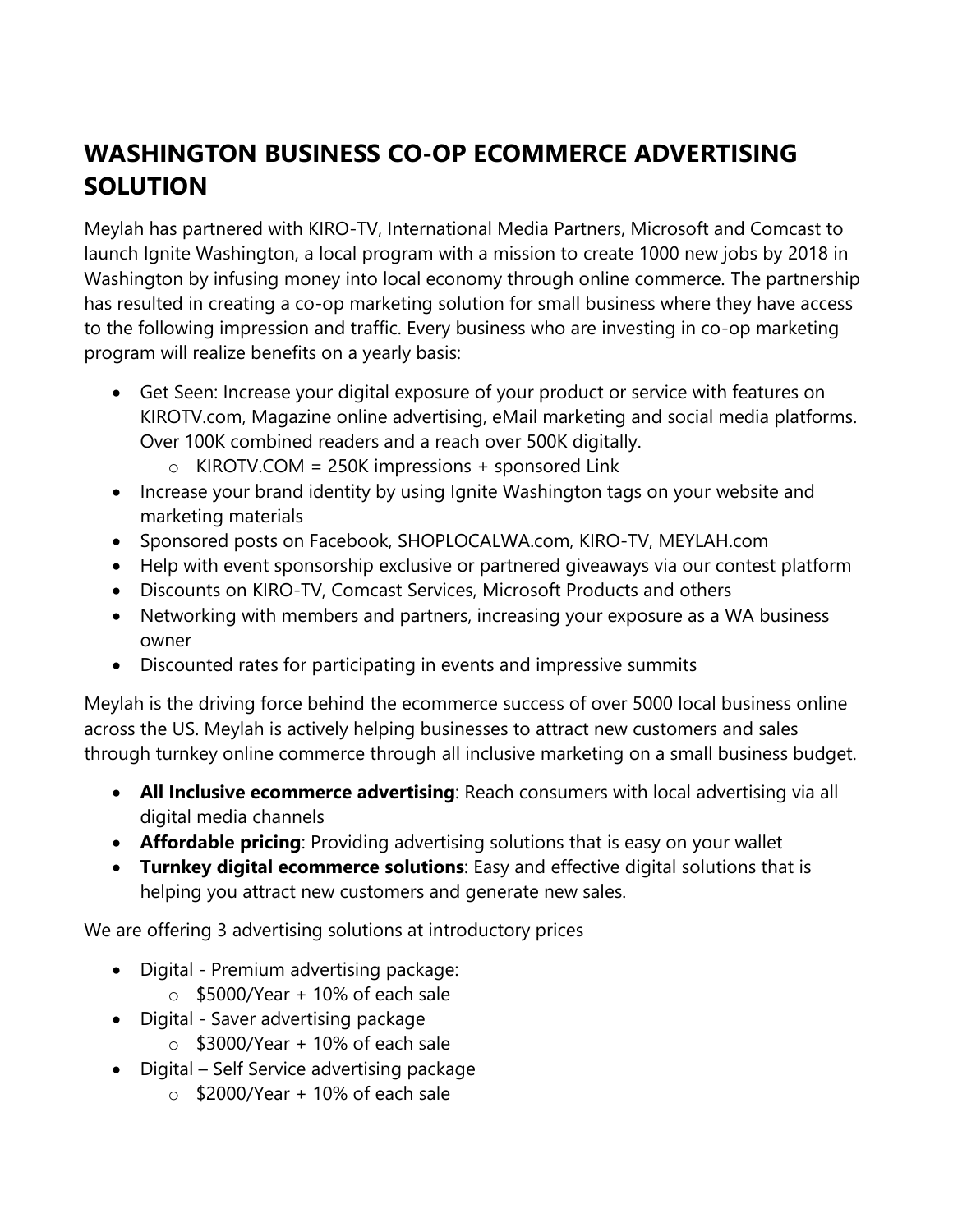## **Benefits at each level**

|                                                                               | <b>Premium Local</b><br><b>Advertising</b><br><b>Package</b>                    | <b>Saver Local</b><br><b>Advertising Package</b>                             | <b>Self Service</b><br><b>Advertising Package</b>                            |
|-------------------------------------------------------------------------------|---------------------------------------------------------------------------------|------------------------------------------------------------------------------|------------------------------------------------------------------------------|
| eCommerce Store<br>Onboarding + 10 products<br>listing                        | Yes                                                                             | Yes                                                                          | Self Service. How To Guide<br>Provided                                       |
| <b>Automatic listing on BING</b><br><b>Place (29M impression)</b>             | Yes                                                                             | Yes                                                                          | <b>No</b>                                                                    |
| <b>Social Media Advertising</b><br>(Google Plus, Facebook,<br><b>Twitter)</b> | 6X/year                                                                         | 3X/Year                                                                      | <b>No</b>                                                                    |
| <b>Ongoing ecommerce</b><br><b>Consultation</b>                               | Yes. Quarterly Checkin                                                          | Yes. 6 month Checkin                                                         | Yes. Once a Year Checkin                                                     |
| <b>Shop Washington Featured</b><br><b>Product on Email</b><br>Campaigns*      | 8 weeks                                                                         | 4 weeks                                                                      | 1 week                                                                       |
| eCoupon Listings                                                              | 2 per month                                                                     | 1 per month                                                                  | N/A                                                                          |
|                                                                               | (valued at \$100/year)                                                          | (Valued at \$50/year)                                                        | Pay per use: \$2/month per<br>ecoupon listing                                |
| <b>Display AD on</b><br>Marketplace*                                          | 6X/year                                                                         | 4X/year                                                                      | 1X/year                                                                      |
| <b>Featured Product on</b><br>Marketplace*                                    | 6X/year                                                                         | 4X/year                                                                      | 1X/year                                                                      |
| <b>Digital Advertising on</b><br><b>KIRO-TV</b>                               | 250K impressions +<br>Sponsored link                                            | 100K impressions +<br>Sponsored link                                         |                                                                              |
| <b>Special Offers</b>                                                         | · Microsoft<br>• Snap Retail<br>· Made In America<br>• Special KIRO-TV<br>rates | • Microsoft<br>• Snap Retail<br>· Made In America<br>• Special KIRO-TV rates | • Microsoft<br>• Snap Retail<br>· Made In America<br>• Special KIRO-TV rates |
| <b>Online contests</b><br>(participation + email<br>generation)               | 2X Participation                                                                | 1X participation                                                             | <b>No</b>                                                                    |
| <b>Trainings and Networking</b>                                               | 4 Tickets Included                                                              | 2 Tickets Included                                                           | 1 Ticket Included                                                            |
| <b>Ignite Washington</b><br><b>Member Pricing</b>                             | \$5000/Year + 10% of<br>each sale                                               | \$3000/Year + 10% of<br>each sale                                            | \$2000/year + 10% of each<br>sale                                            |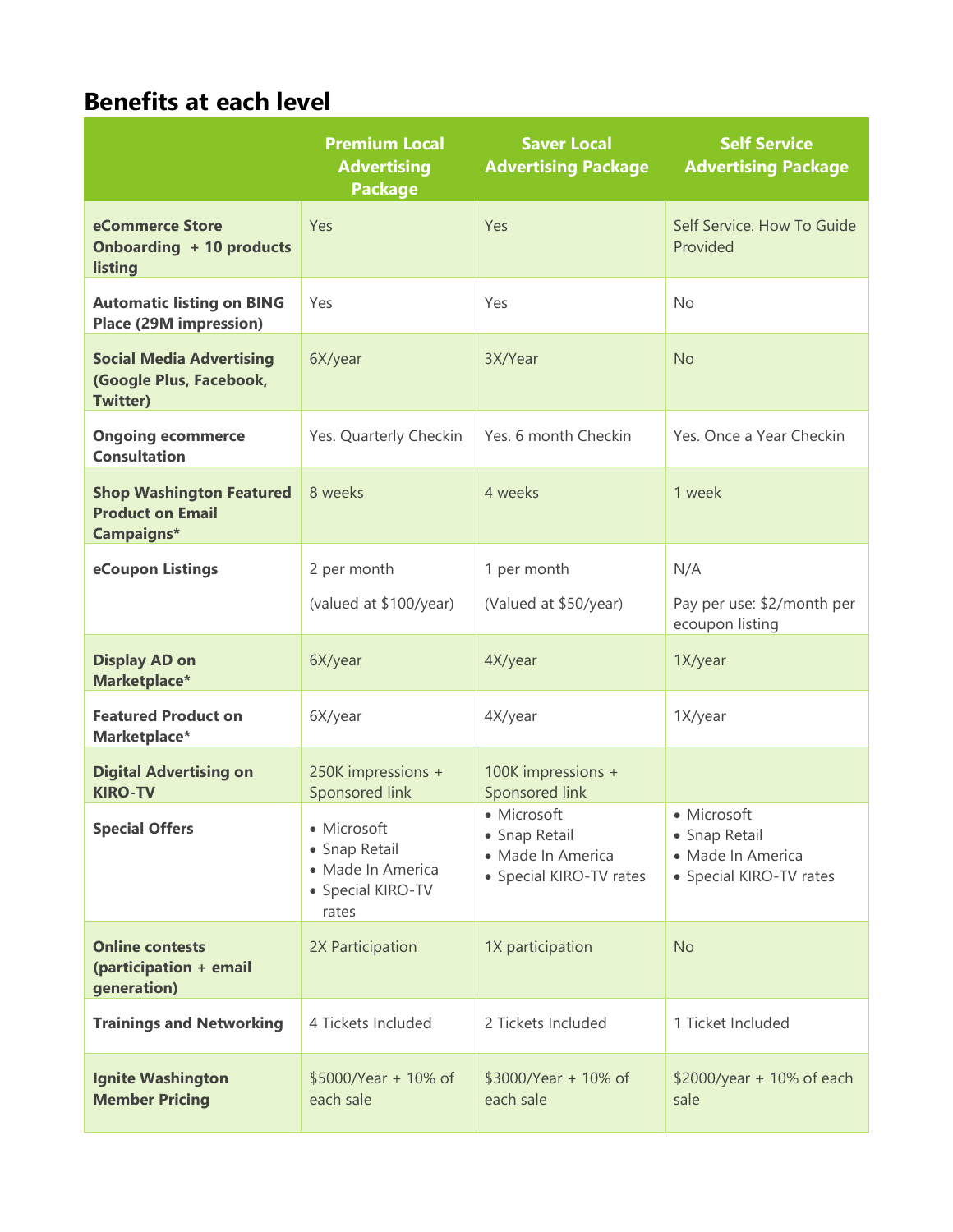| <b>Dedicated Magazine, TV,</b><br><b>Cable, Newspaper, Digital</b><br><b>Advertising for your brand</b> | <b>Contact Shirley Eclipse</b> | <b>Contact Shirley Eclipse</b> | <b>Contact Shirley Eclipse</b>                              |
|---------------------------------------------------------------------------------------------------------|--------------------------------|--------------------------------|-------------------------------------------------------------|
| <b>Total Retail Pricing</b>                                                                             | \$7300 +10% of each<br>sale    | \$5380 +10% of each<br>sale    | \$2800 + 10% of each sale<br>(minimum 1 year<br>membership) |

## **WHO QUALIFIES FOR THIS PROGRAM?**

Shoplocalwa.com is designed to create a digital ecosystem of Washington businesses that can found easily. Our mission is to infuse 10million into local economy and create >1000 new jobs through online commerce in 3 years.

If you are a local brand or business (service provider, manufacturer, distributor, supplier, retail store, online retailer, etc) located in the Washington who would like to get digital exposure and/or sell your products and/or services in Shoplocalwa.com, this program is designed to help you achieve your goals.

We are looking for local brands and businesses who carry the following products/services in these categories.

- Auto
- Accessories
- Beauty
- Clothes
- Specialty Foods
- Gadgets
- Home Décor
- Jewelry
- Pets
- Sports and Leisure
- Restaurants
- Services
- Others

#### **TOP 7 REASONS WHY WE MUST IMPLEMENT SHOPLOCALWA.COM?**

- 1. Several studies have shown that when you buy from a locally-owned businesses rather than a national chain, significantly more of your money is used to make purchases from other local businesses, service providers, and farms -- continuing to strengthen the economic base of the community. .#shoplocalwa
- 2. Local shops often stock a high percentage of local sourced goods which do not require long car & bus journeys, helping reduce our global footprint.#shoplocalwa
- 3. Small businesses donate more than twice as much per sales dollar to local non-profits, events, and teams compared to big businesses. .#shoplocalwa
- 4. Local businesses employ more people directly per dollar of revenue and are the customers of local printers, accountants, wholesalers, farms, attorneys, etc. - expanding opportunities for local entrepreneurs. .#shoplocalwa